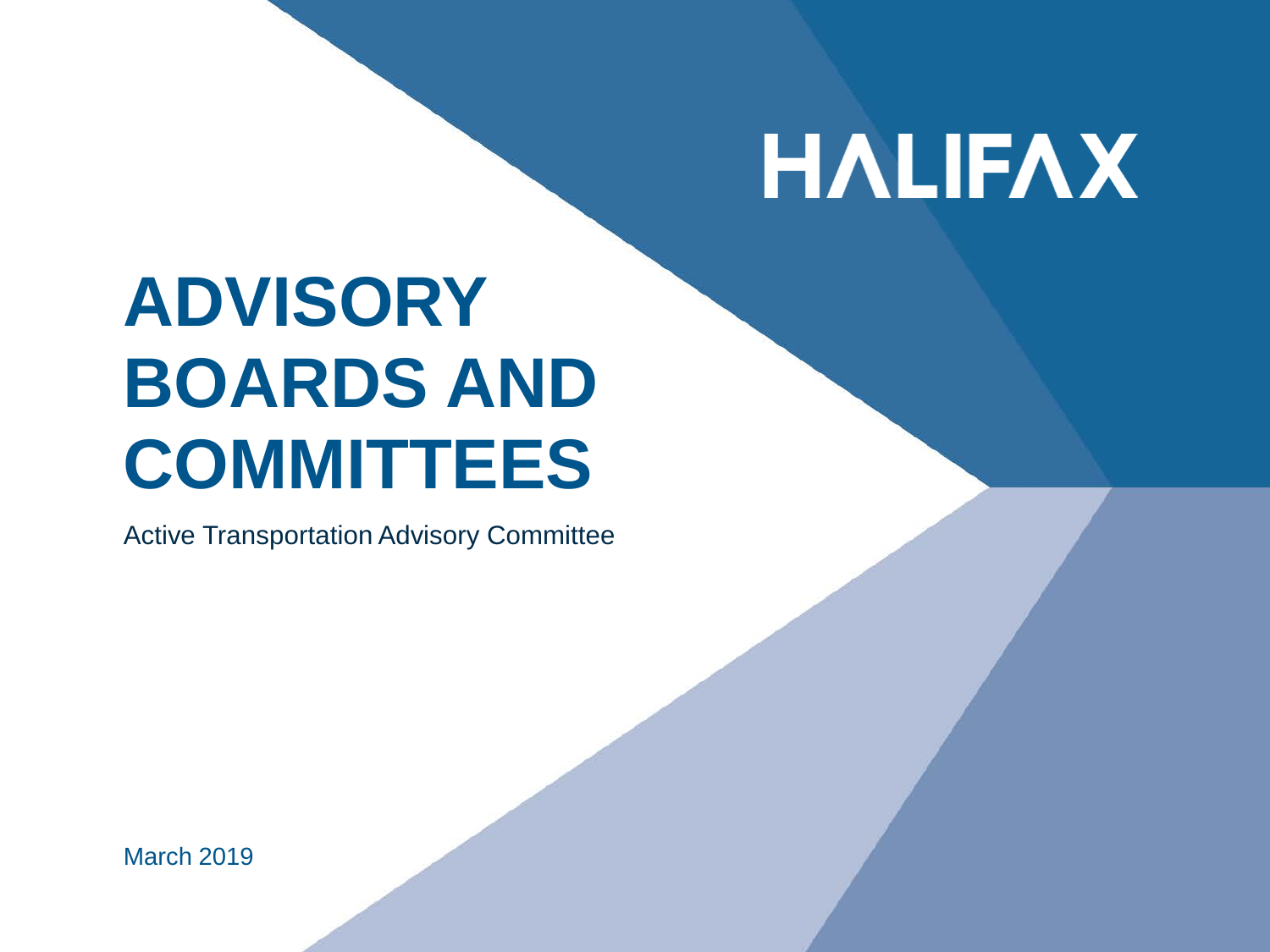### **Overview**

- Call to Order Roundtable Introductions
- Role of HRM Board and Committees
- Terms of Reference
	- Duties of the Committee
- Chair
- Meetings and Agenda
- Conflict of Interest
- Diversity and Inclusion
- Member Conduct
- Questions

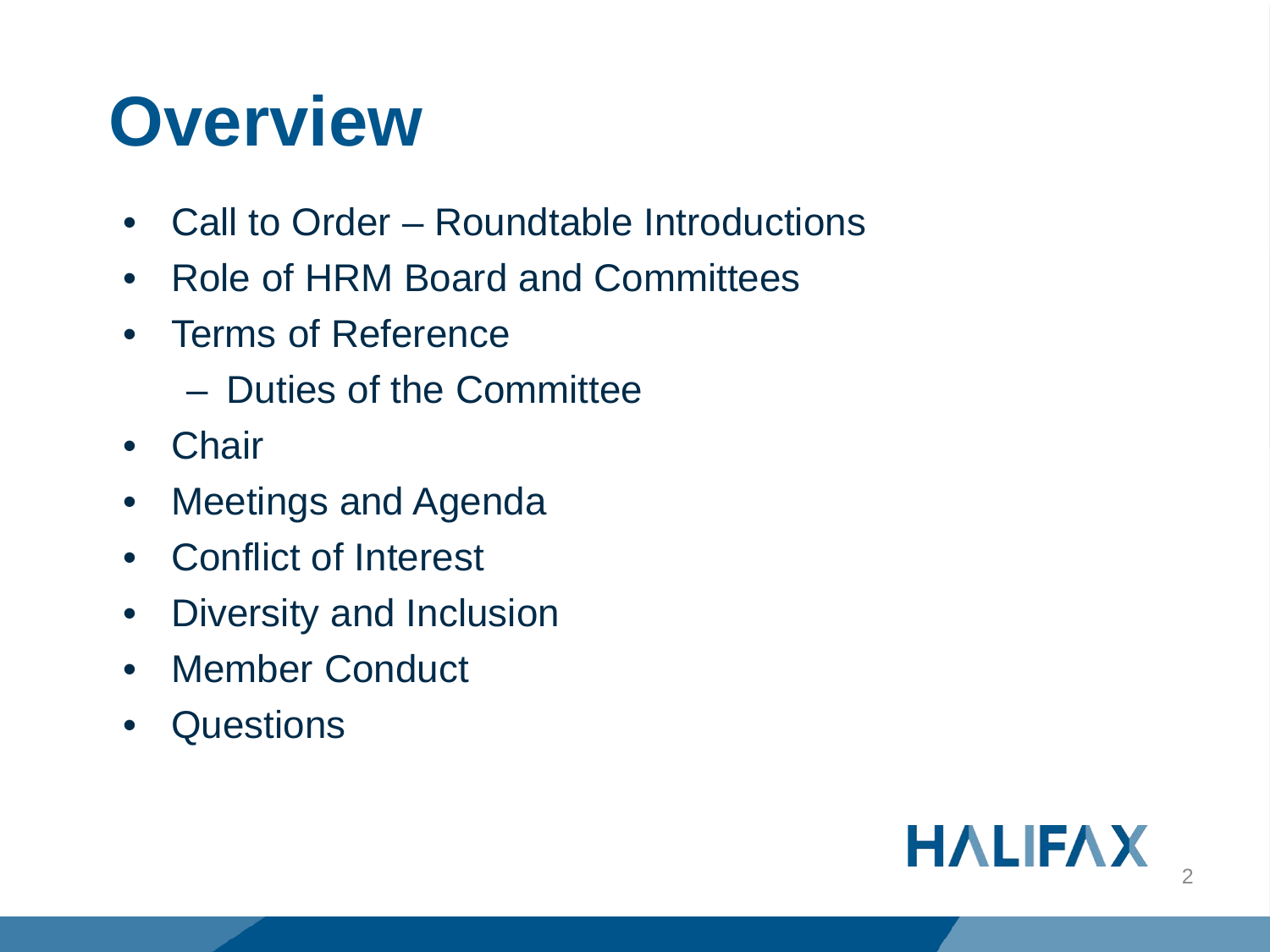### **Advisory Committee/Board Role**

- Provide advice to Council, Community Council, Standing Committee or staff on matters within the mandate of the committee
- Do not have final decision-making power and cannot provide direction to staff unless otherwise states in the Terms of Reference of the committee
- Mandate is contained in the Terms of Reference for the Committee, for example:

*The mandate of the Active Transportation Advisory Committee is to advise Transportation Standing*  **Committee on all matters relating to active transportation in** *Halifax Regional Municipality, using the Active Transportation Plan as a guide.*

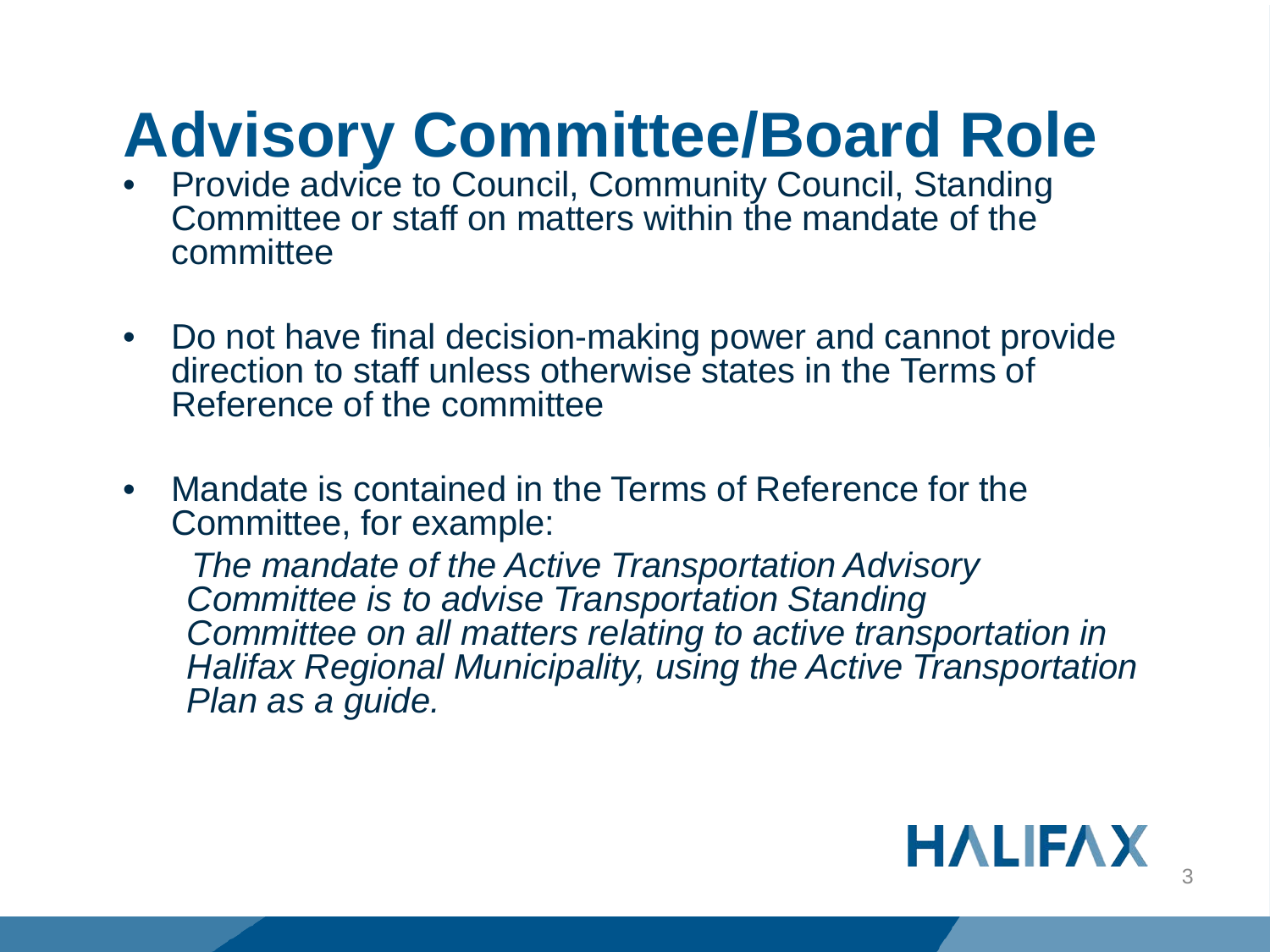# **The Chair**

- The Chair is elected by the members of the committee
- The Chair is responsible to lead the meeting
	- Calls the meeting to order
	- Leads the Committee through the agenda
	- Seeks motions as appropriate
	- Directs the vote
	- Ensures all members have an opportunity to have input in a respectful and appropriate manner
	- Adjourns the meeting with a motion from the membership
	- Represents the Committee with Council (e.g. signs reports) and handles media inquiries with input from HRM Corporate Communications

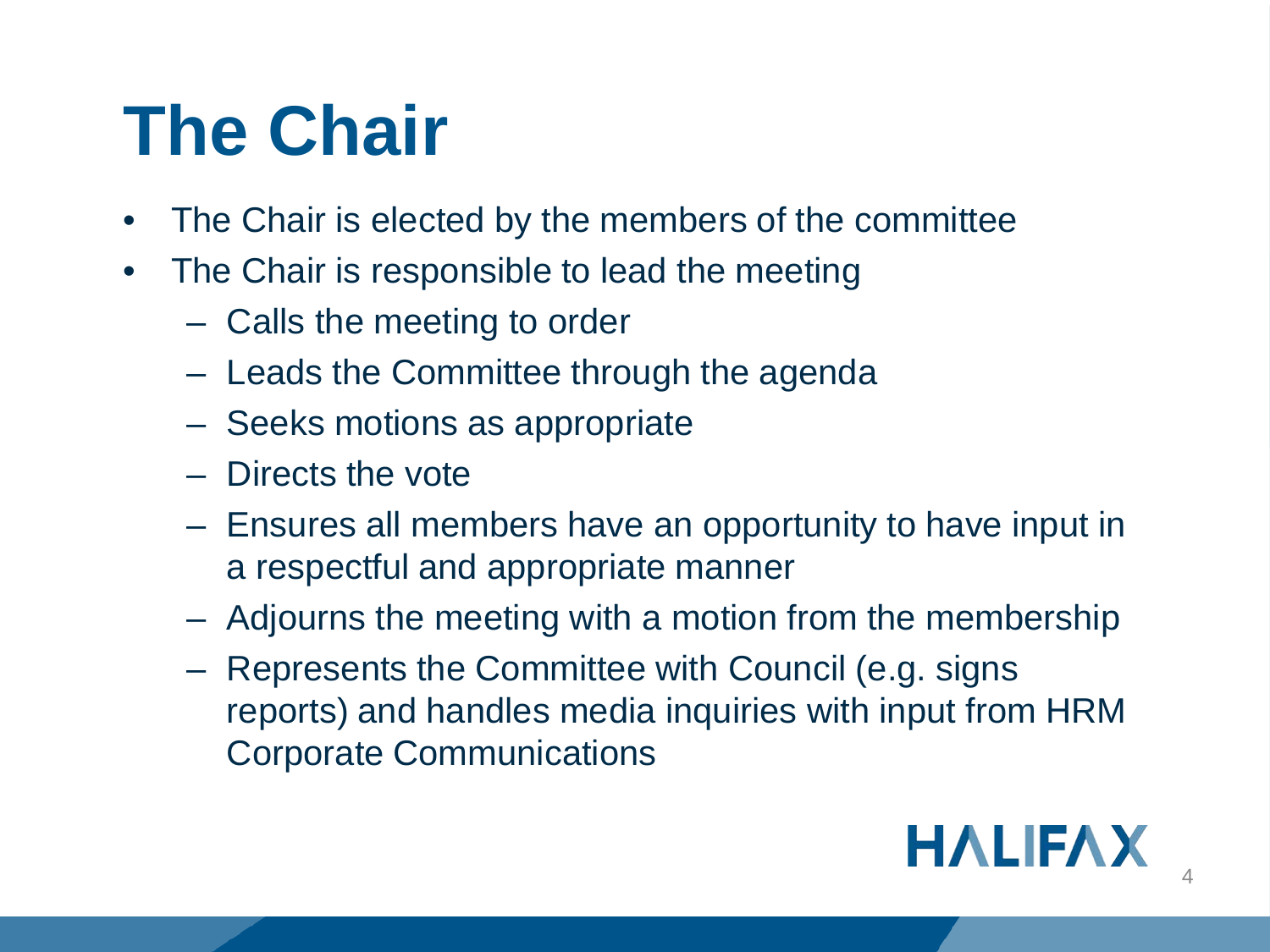# **Agendas and Meetings**

- Meetings of advisory Committees are held consistently with an annual schedule being approved
- All meetings of Council, Community Council and Boards and Committees is governed by Administrative Order 1, Respecting the Procedures of the Council [http://www.halifax.ca/legislation/adminorders/documents/](http://www.halifax.ca/legislation/adminorders/documents/AO01.pdf) AO01.pdf
- The Legislative Assistant (LA) will provide advice and guidance on the application of Administrative Order 1, prepare the agenda and minutes, assist the Committee in drafting motions, and act as a liaison to maintain the link between the Committee and Council.

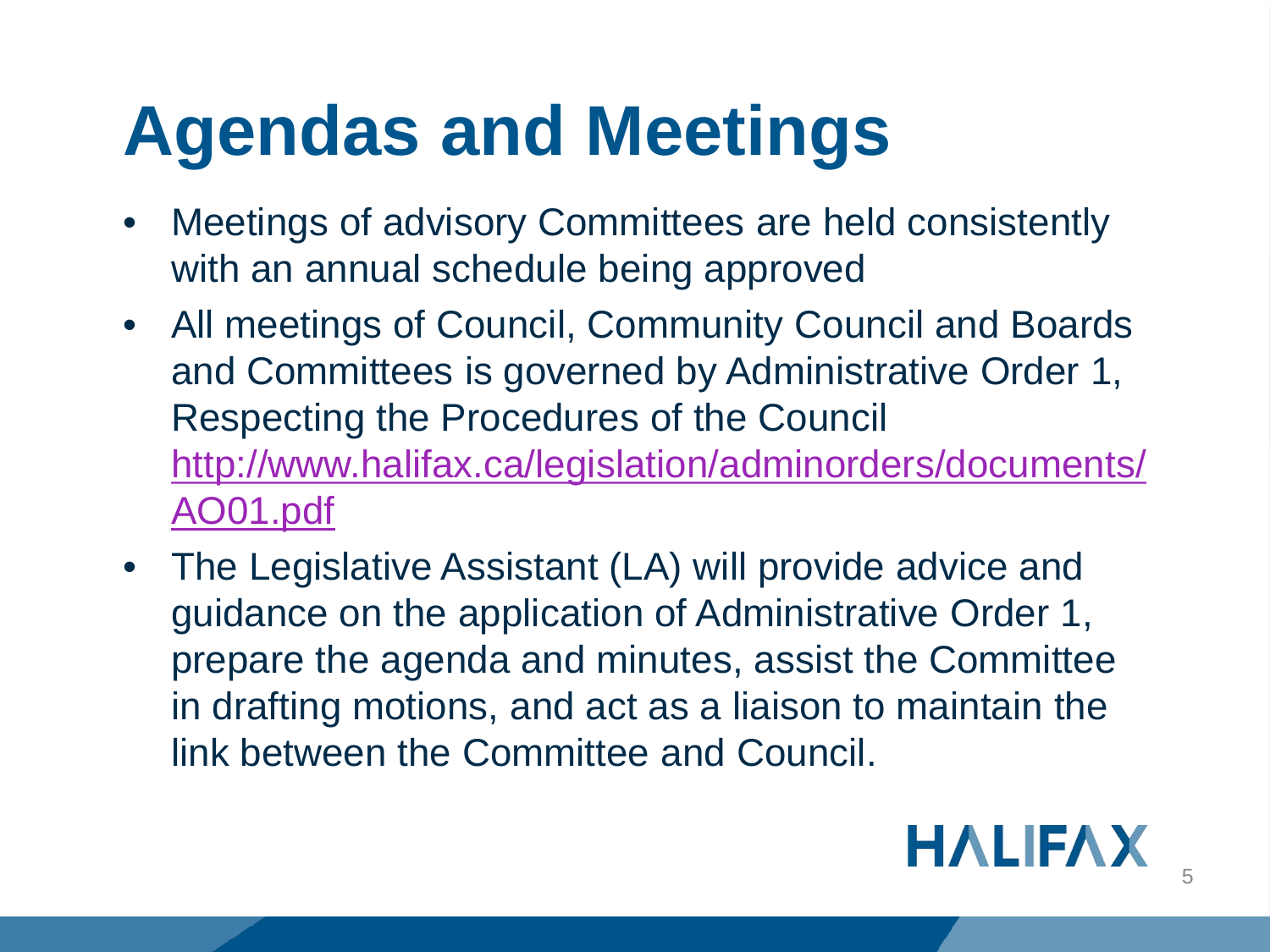- LA consults with the Chair and staff to develop the agenda
- Agenda is in a format consistent with Regional Council adapted for the specific Committee needs
- Members can add matters to the agenda that are within the mandate of the Committee by contacting the LA
- Three days prior to the meeting, the matter is added as of right after consulting with the Chair. Requests for late additions can be made up until noon the day before the meeting and with approval from the Chair be brought forward for addition by the LA

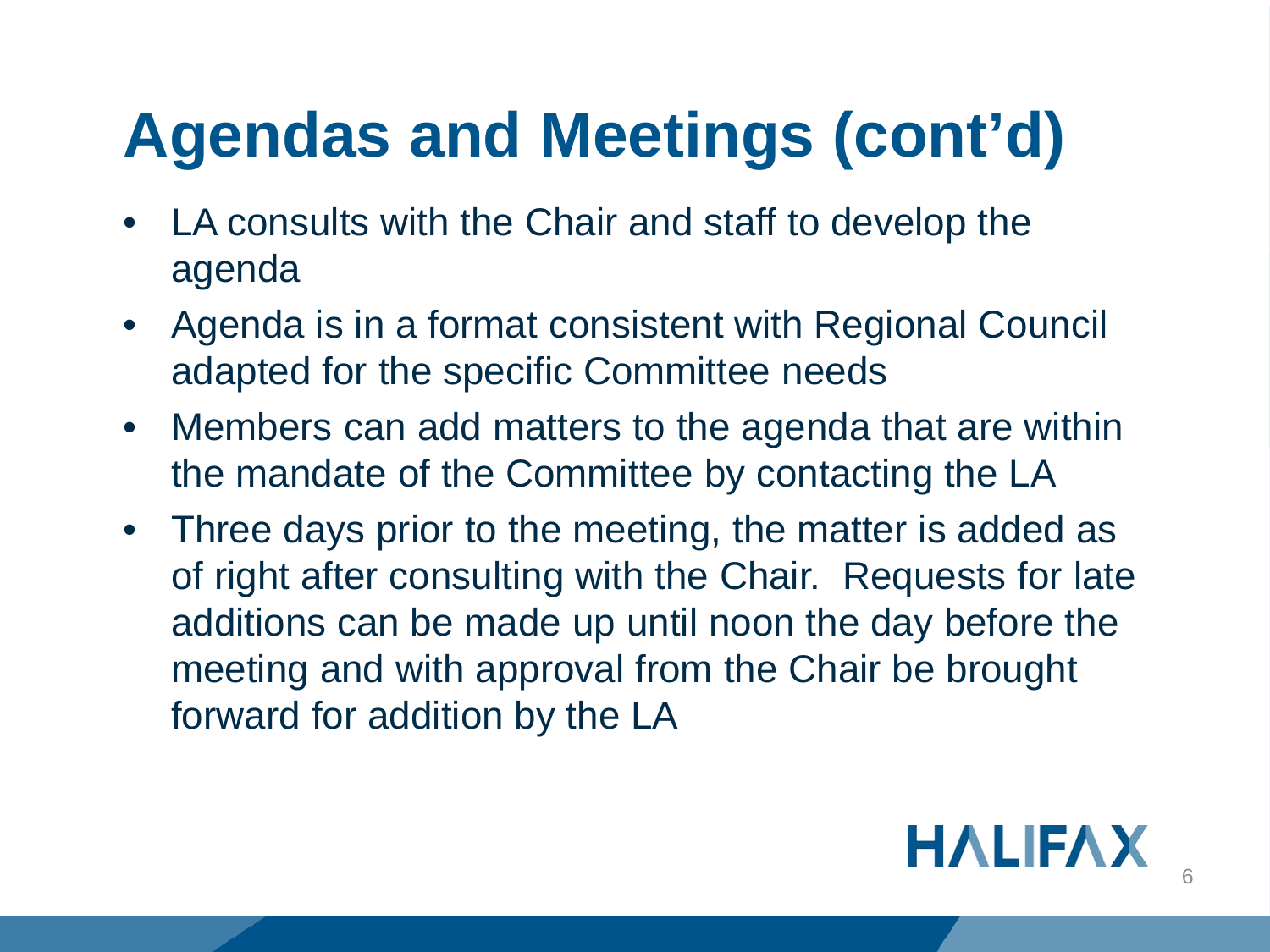# **Conflict of Interest**

- The Municipal Conflict of Interest Act is the governing legislation for Council, Community Council and Boards and Committees
- The Act requires any member who has any 'direct or indirect pecuniary (financial) interest' in any matter before the Committee to:
	- Disclose the interest and general nature
	- Take a seat away from the table and refrain taking part in the consideration of the matter in any way before/after the matter is considered, debate at meeting or voting
	- Municipal Conflict of Interest Act <http://nslegislature.ca/legc/statutes/muncpcf.html>

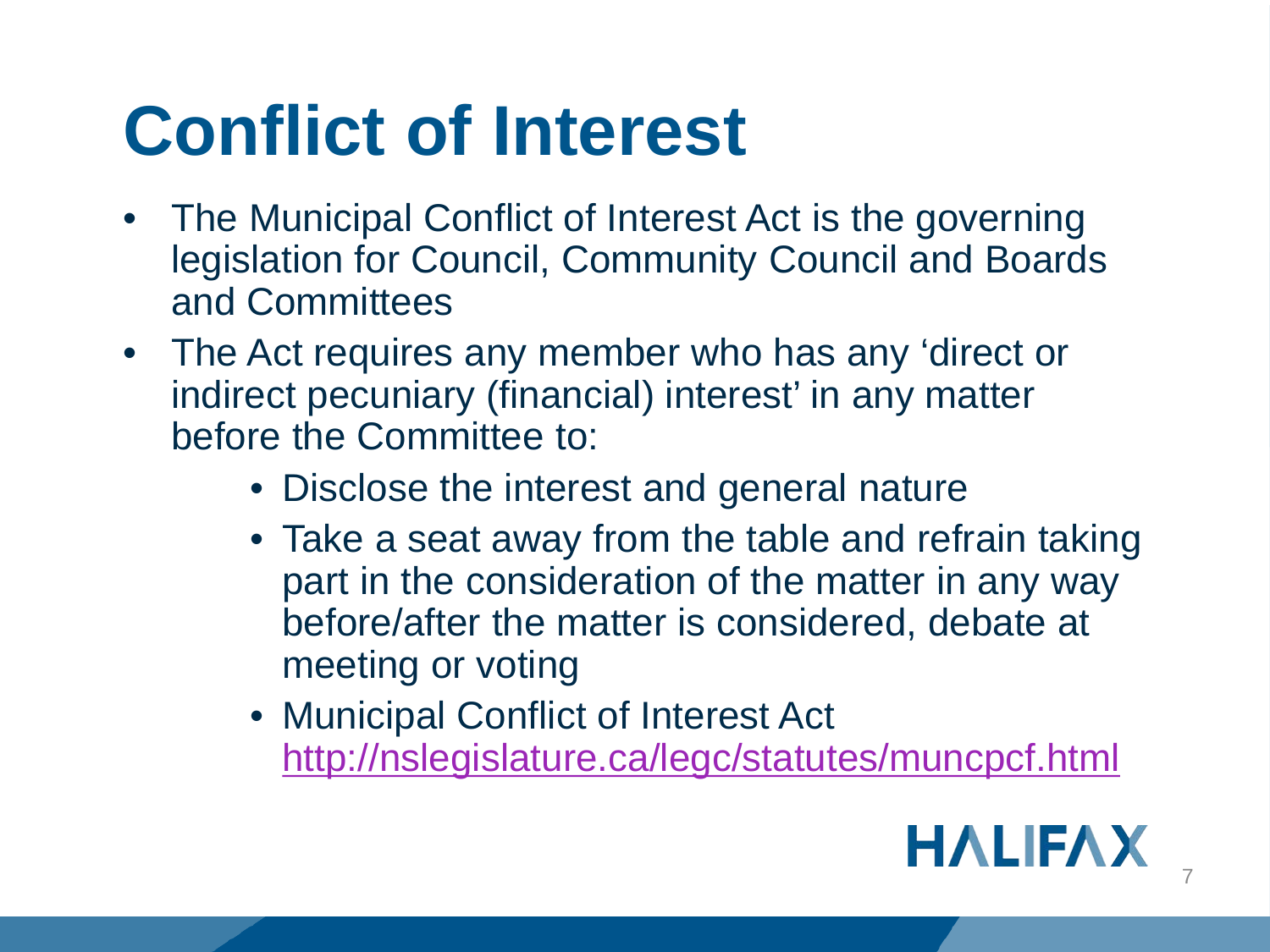#### **1. CALL TO ORDER**

*Chair calls meeting to order when quorum is attained and as close to time noted on agenda as possible*

#### **2. APPROVAL OF MINUTES**

*Minutes of the previous meeting are approved. Motion to approve the minutes is put on the floor. Any corrections are moved as amendments and the motion is then approved.*

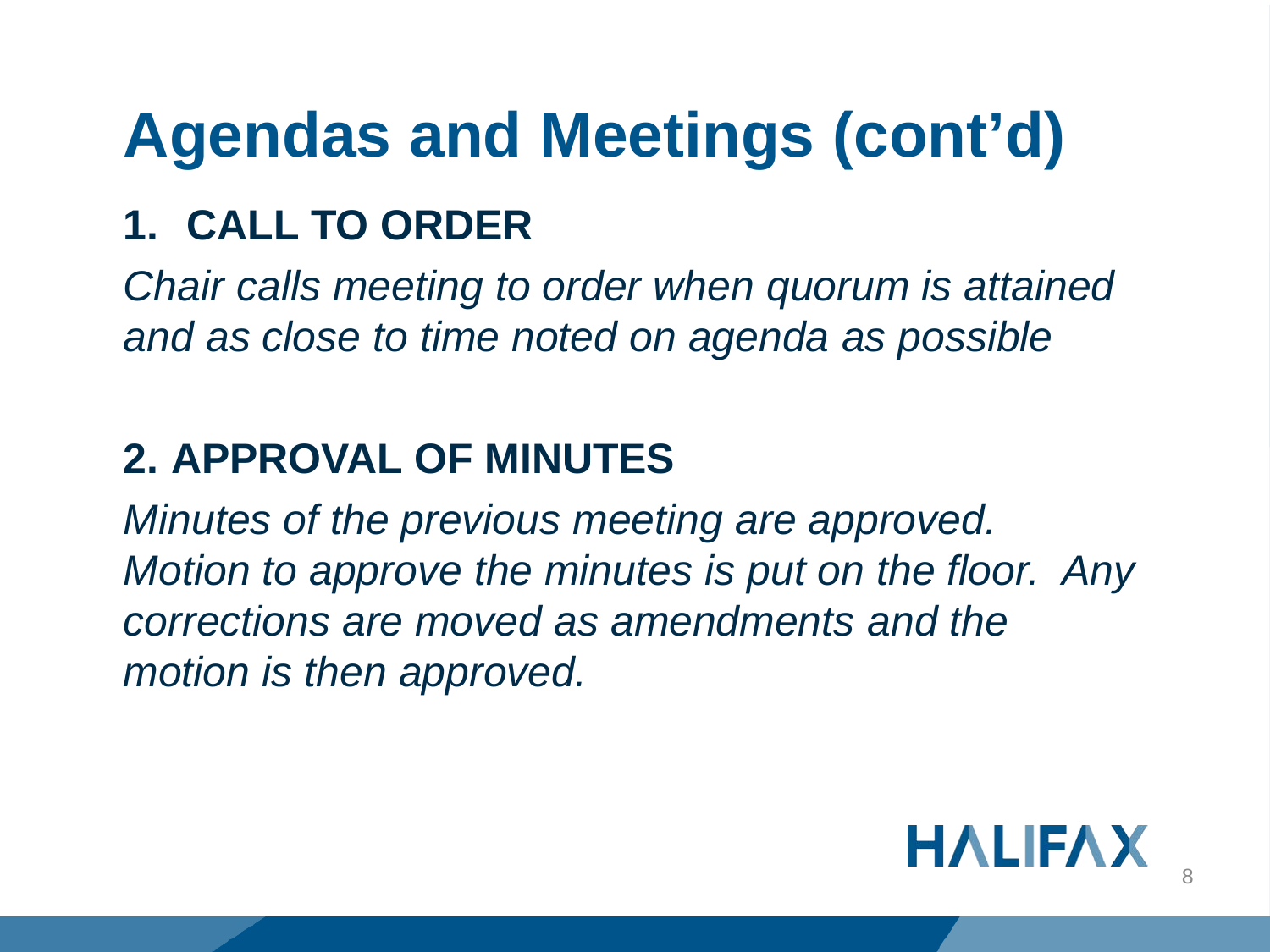#### **3. APPROVAL OF THE ORDER OF BUSINESS AND APPROVAL OF ADDITIONS AND DELETIONS**

*The Legislative Assistant will announce proposed additions or deletions to the agenda. Members of the Committee can also add/delete matters to/from the agenda*

#### **4. BUSINESS ARISING OUT OF THE MINUTES**

*This section is seldom used but applies to matters that have been recorded in a previous set of minutes about which a member or staff have a question or update* 

#### **5. CALL FOR DECLARATION OF CONFLICT OF INTERESTS**

*At this time in the agenda, members shall declare any conflict of interest they might have related to the day's agenda. When the Committee considers the item, the member will take a seat away from the table and have no further input to the matter.*

#### **6. CONSIDERATION OF DEFERRED BUSINESS**

*The Committee will consider any matter which has been deferred from a previous meeting.*

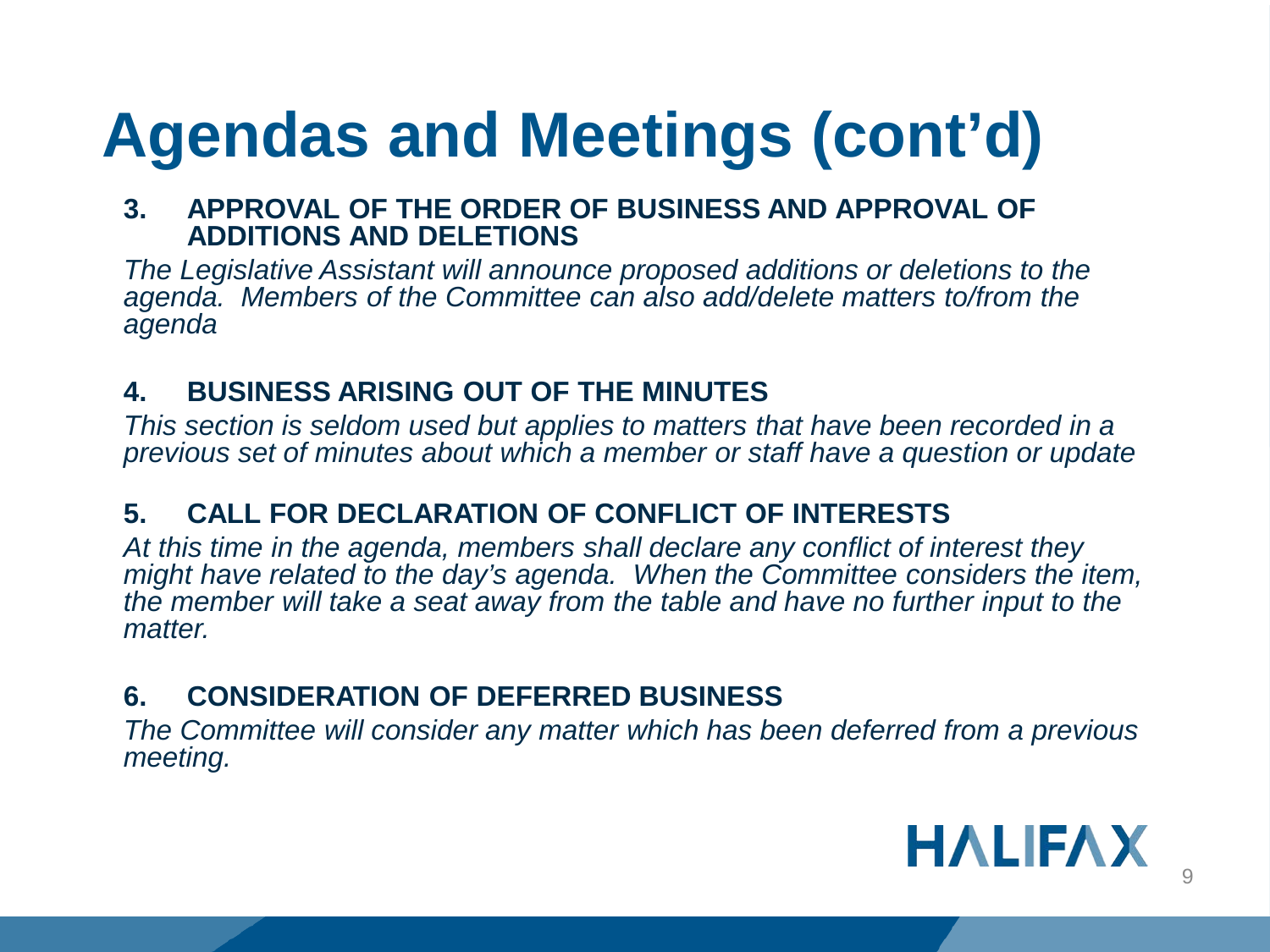#### **7. CORRESPONDENCE, PETITIONS & DELEGATIONS**

#### **7.1 Correspondence**

*Correspondence which has been received from members of the public is received and discussed* 

#### **7.2 Petitions**

*Members of the public may submit a petition through a member of the Committee or the Legislative Assistant*

#### **7.3 Presentations**

*The Committee may receive presentations from Community Groups. Requests to present must be made in writing to the Legislative Assistant for the Committee*

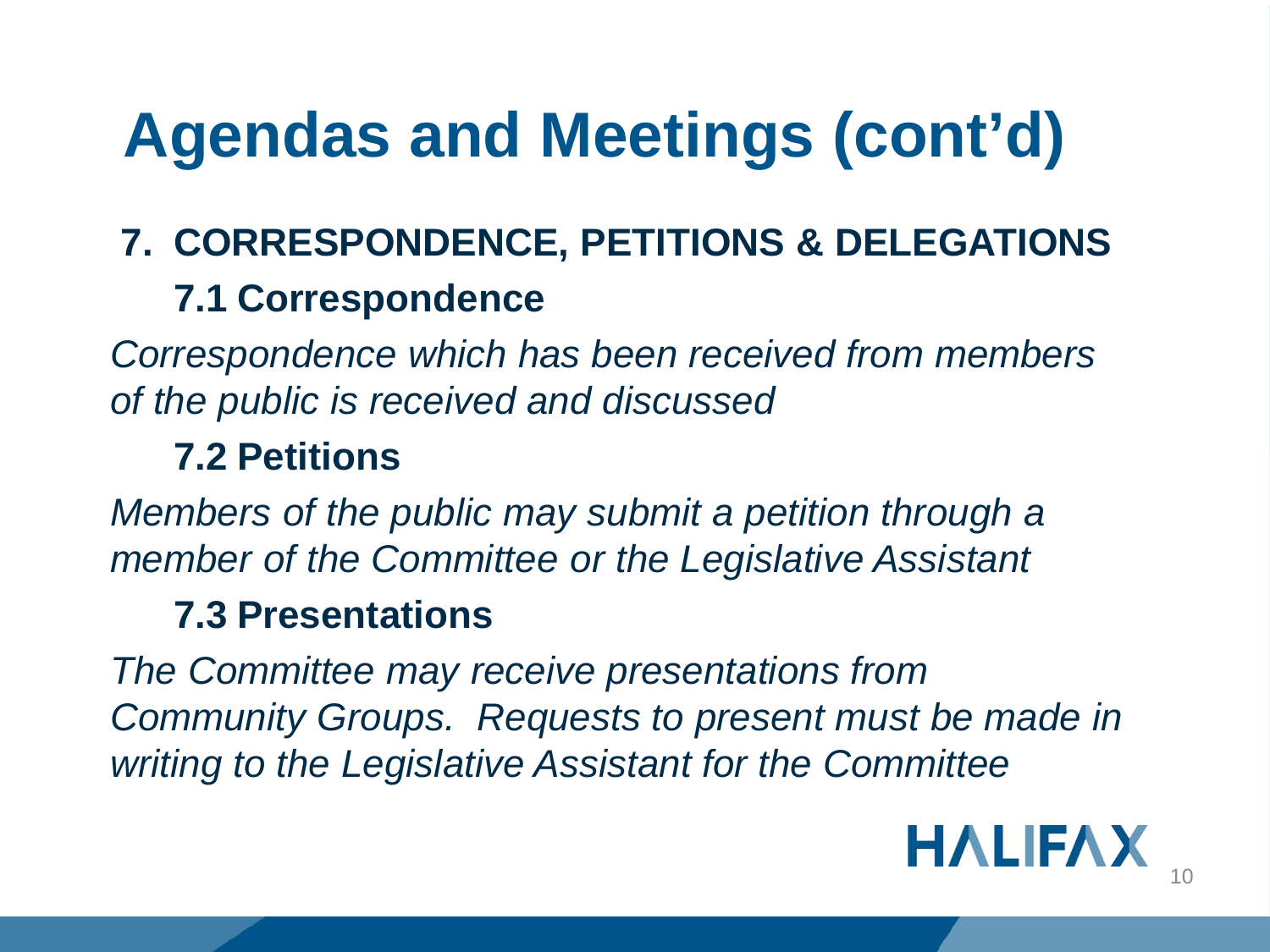#### **8. INFORMATION ITEMS BROUGHT FORWARD**

*This section includes information reports that a member has requested come forward from a previous agenda. The request is made during the approval of the order of business for the next meeting of the Committee.*

#### **9. REPORTS/DISCUSSION**

*This section includes reports prepared by staff on a variety of issues and contain a recommendation.* 

*Recommendations will appear on the agenda (see 9.1.2)*

*Staff may give a presentation relating to the report.* 

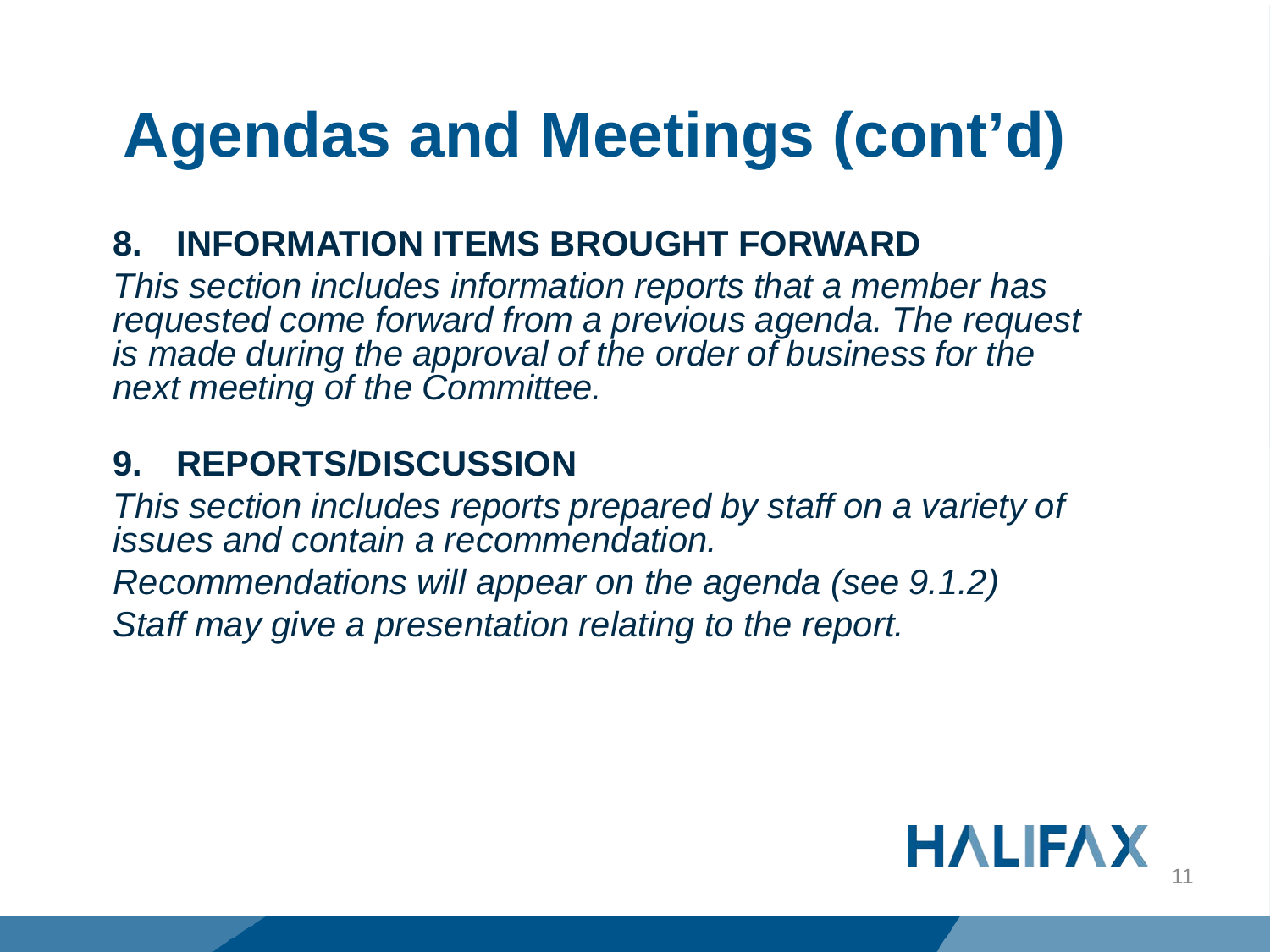#### **10.ADDED ITEMS**

*Items added to the agenda at the beginning of the meeting will be considered here***.**

#### **11. DATE OF NEXT MEETING – TBD**

*As per the approved schedule*

#### **12.ADJOURNMENT**

*Requires a mover only*

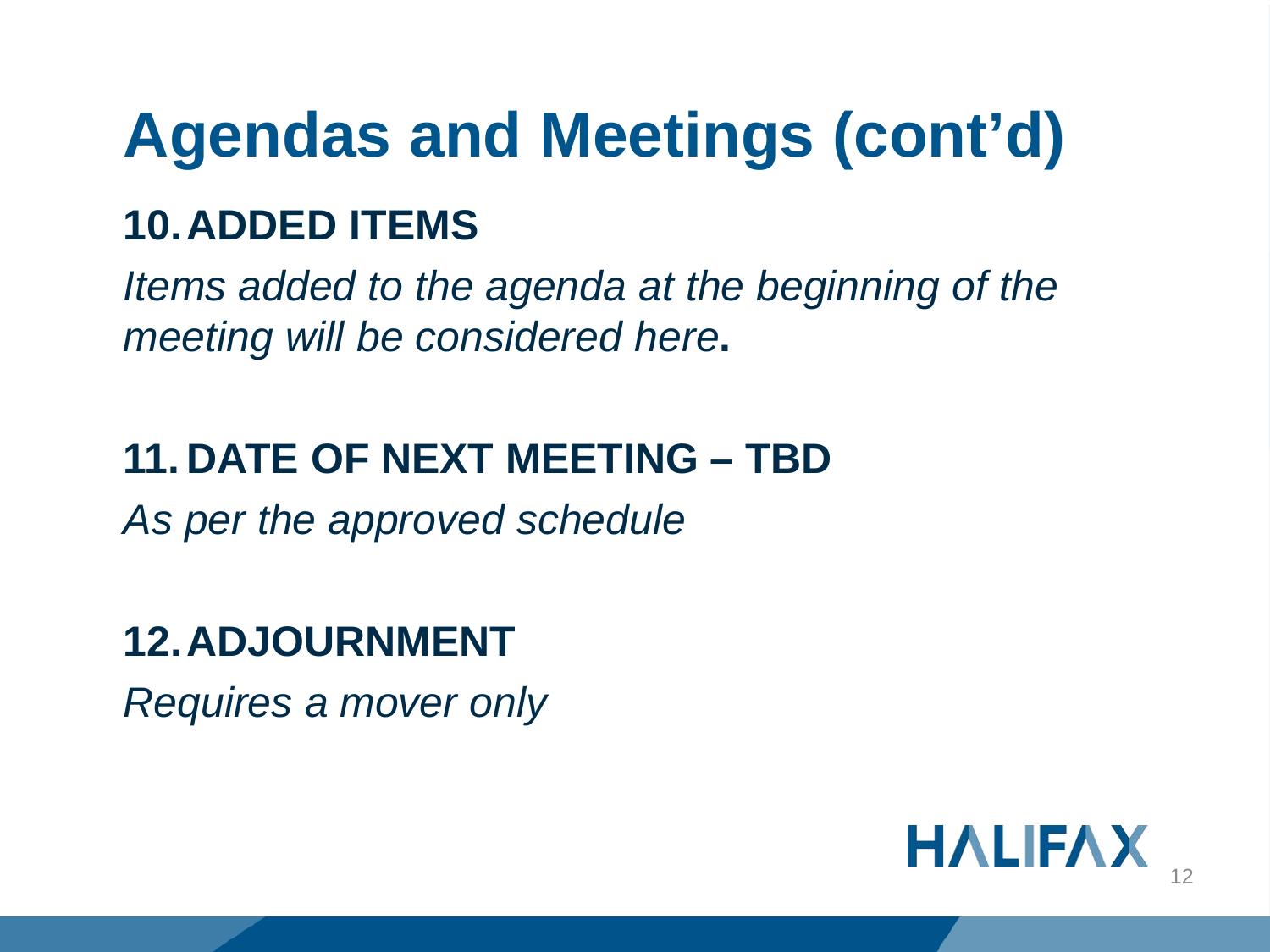# **Diversity & Inclusion**

- Diversity means understanding and utilizing different views, ideas, life experiences, skills and knowledge.
- An inclusive municipality is about community actions meant to eliminate barriers so all of its members can fully participate and contribute.
- Collectively, we have a responsibility to:
	- Acknowledge diversity as a strategic priority of HRM and demonstrate behaviours consistent with the HRM Diversity and Inclusion goals
	- Create and maintain an inclusive working environment that is free from discrimination and harassment
	- Be respectful of colleagues and citizens
- For more information visit <http://www.halifax.ca/diversity/>